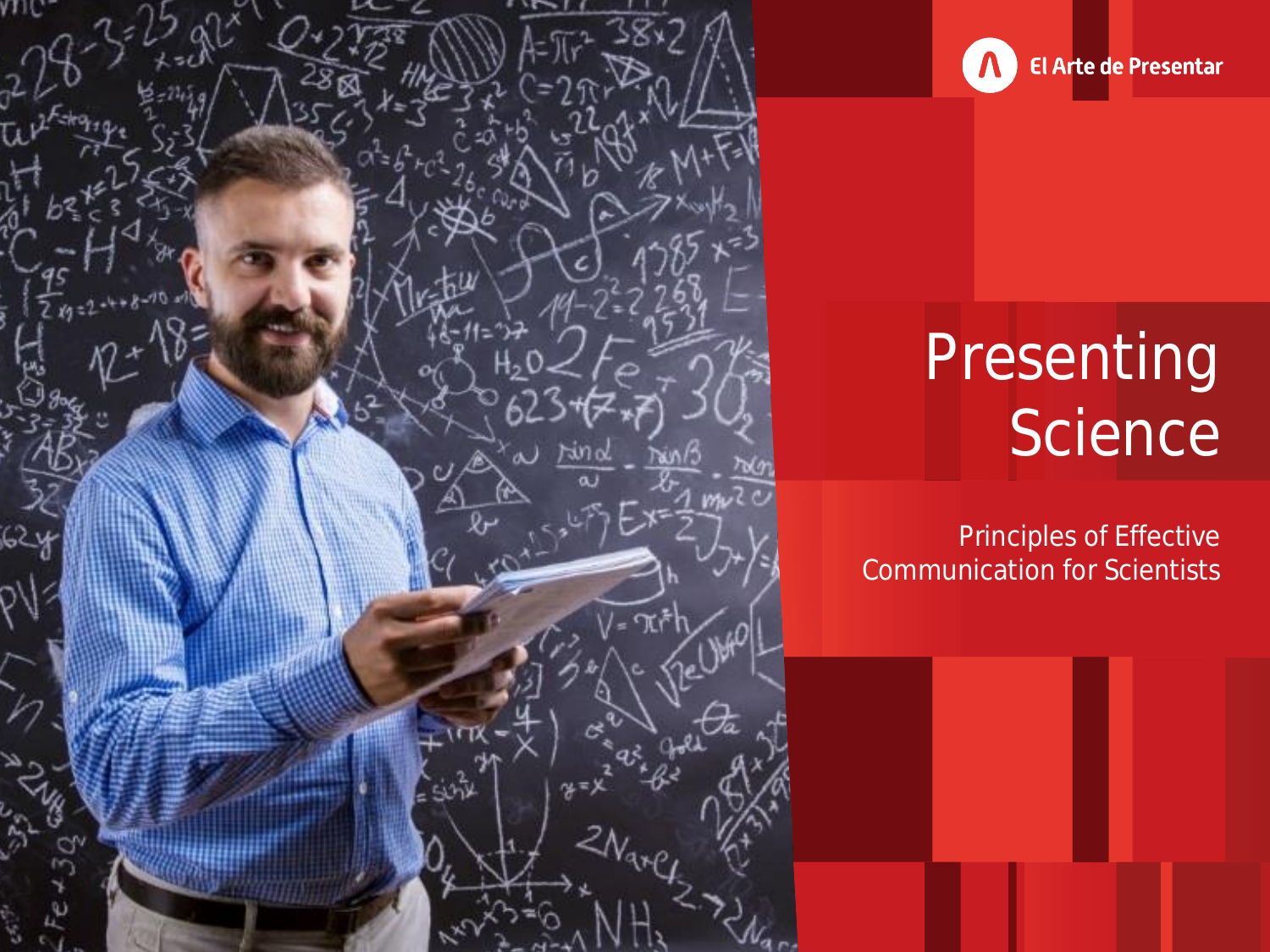

## Learn now what you always needed to know

At the end of the course, the participants will be able to create memorable presentations to effectively convey knowledge and ideas.

| <b>STRATEGY</b>                             |  | <b>STRUCTURE</b>                                                                                                 |  | <b>DESIGN</b>                                                            |  | <b>DELIVERY</b>                                                                                                                         |
|---------------------------------------------|--|------------------------------------------------------------------------------------------------------------------|--|--------------------------------------------------------------------------|--|-----------------------------------------------------------------------------------------------------------------------------------------|
| <b>RESEARCH</b><br>your audience            |  | <b>SELECT</b><br>key elements in<br>your presentation                                                            |  | <b>LEARN</b><br>fundamental<br>principles of<br>graphic design           |  | <b>MANAGE</b><br>body posture,<br>facial expressions,<br>hand gestures,<br>movement on<br>stage, voice, pace,<br>pauses, eye<br>contact |
| Move your<br>audience into<br><b>ACTION</b> |  | ORGANIZE<br>contents with a<br>powerful start, a<br>well-structured<br>outline, and a<br>memorable<br>conclusion |  | Use design<br>principles to<br><b>INFLUENCE and</b><br><b>PERSUADE</b>   |  |                                                                                                                                         |
|                                             |  |                                                                                                                  |  | USE<br>the best graphs to<br>tell the story<br>buried under your<br>data |  | <b>CONNECT with</b><br>your audience                                                                                                    |
| COMMUNICATE<br>key messages                 |  | <b>ENGAGE</b><br>your audience                                                                                   |  |                                                                          |  | Communicate                                                                                                                             |
|                                             |  |                                                                                                                  |  |                                                                          |  | <b>CONFIDENCE</b>                                                                                                                       |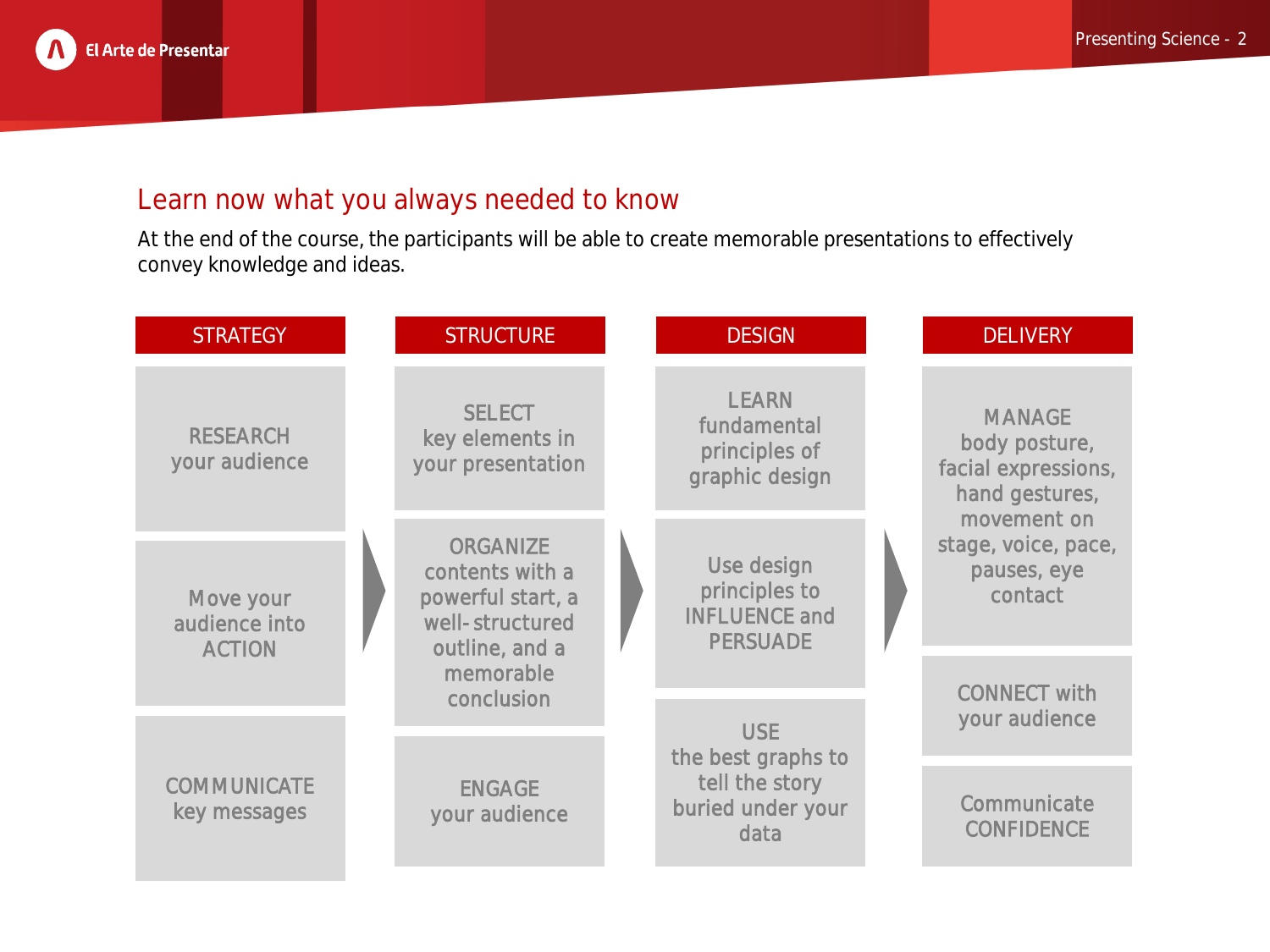# General overview Presenting Science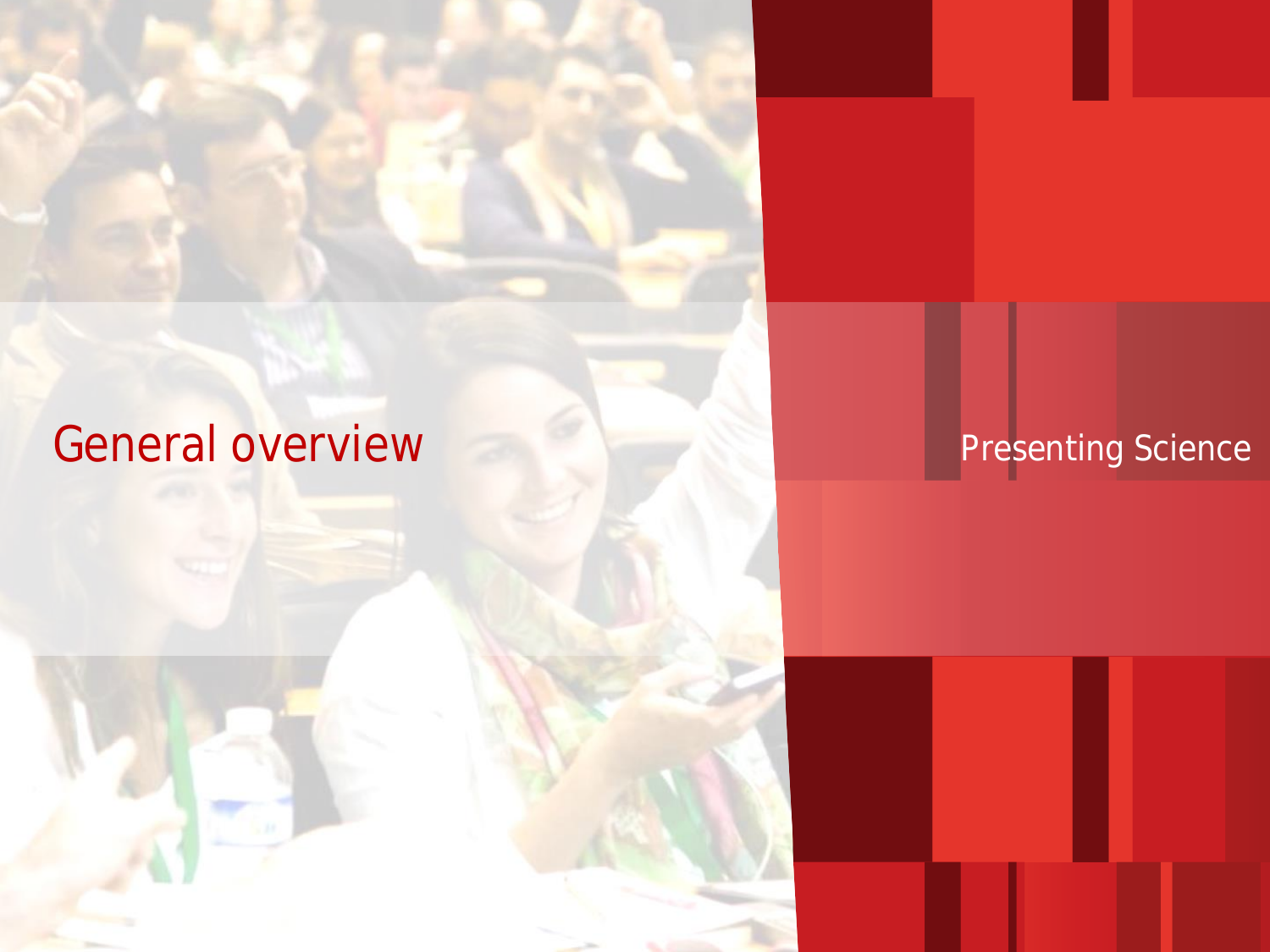

## A very practical course

The course is very practical and revolves around audience participation. All concepts are explained through real world examples using some of the most outstanding presentations given by leading figures.

Throughout the course participants will work in teams and take part in group discussions. During the numerous practice sessions, the participants will alternately play the role of audience and presenter. Some of the sessions will be videotaped for group analysis and feedback from the group and instructor (presentation audit).

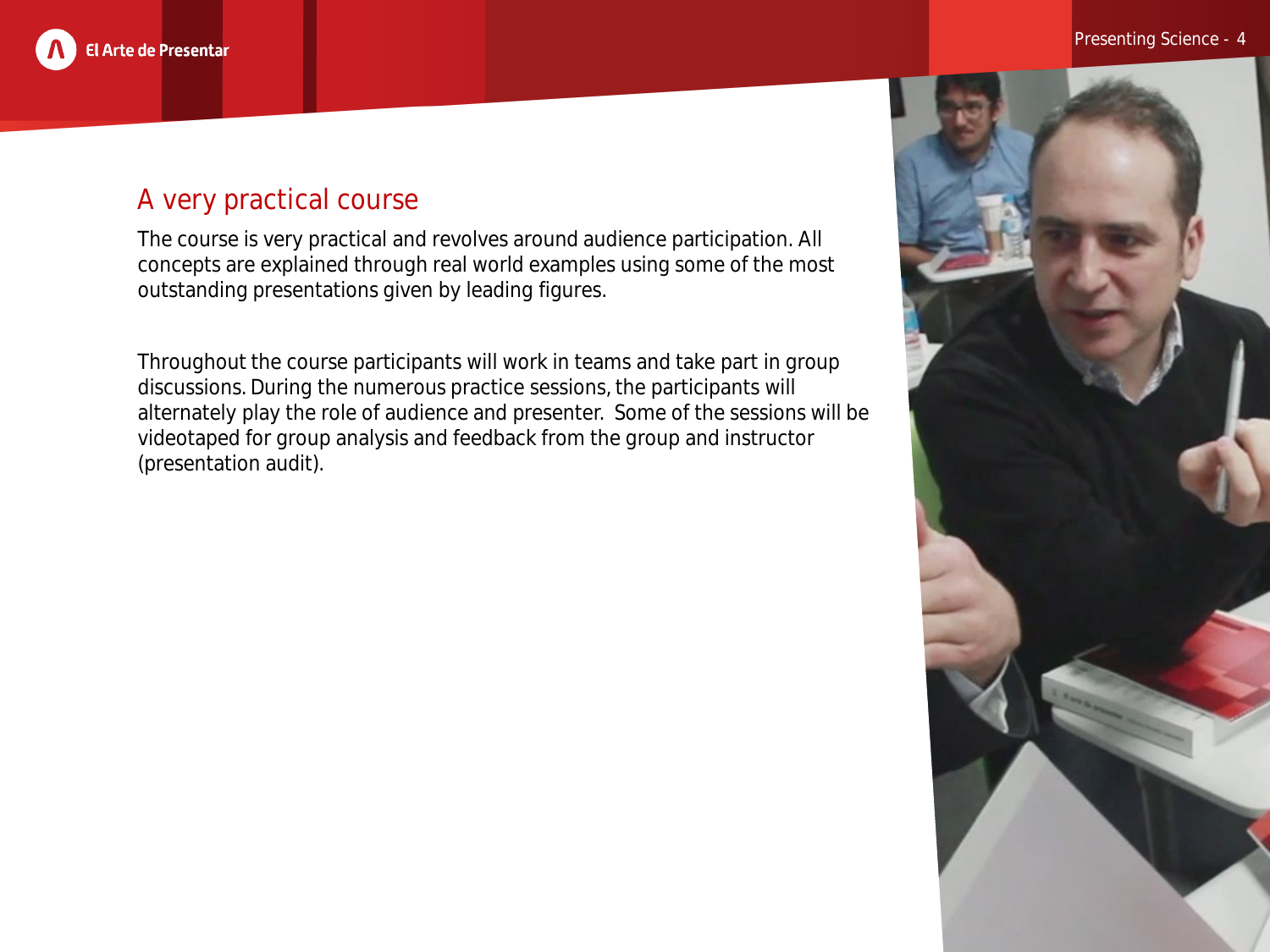# Trainer profile Presenting Science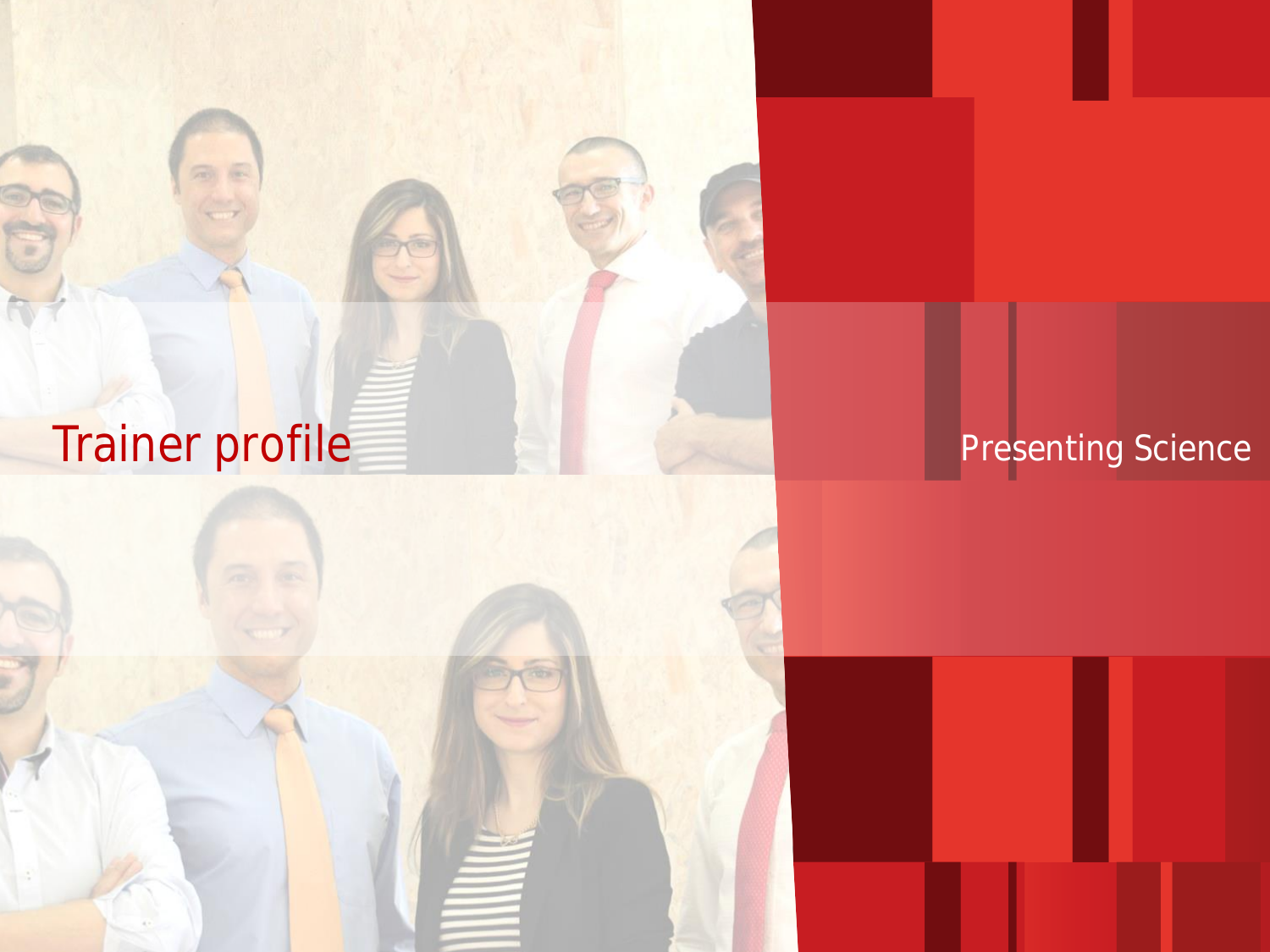## Luis Alberto Iglesias Gómez

Luis Alberto Iglesias has a passion for knowledge. His background is as varied as his interests.

Luis holds a B.A. in Business Administration from ICADE (Madrid, Spain), a Master's Degree in Austrian School Economics from Universidad Rey Juan Carlos (Madrid, Spain), and a Ph.D. in Translation from Universidad de Salamanca (Spain).

He speaks Spanish, French, Italian and English and has translated over 25 books on subjects ranging from economics and finance to magic and the performing arts. His scholarly research on the Spanish dubs of Walt Disney's animation Classics has been featured in leading academic publications. He has lectured extensively in Spain and Latin America on audiovisual translation.

Luis also works as a freelance Communications and Human Resources consultant for corporations across Europe. Together with Mago More he has developed Eureka!, a highly soughtafter training program on creativity and innovation for businesses.

He is also a certified Dynamic Yoga instructor and a member of the Spanish Society of Magicians. He has written two books on sleight-of-hand and he is frequently invited to attend magic conventions, where he lectures on the history of magic and interprets at live shows and workshops by the world's greatest magicians.

Luis is also Communications Director at Instituto Juan de Mariana, possibly Spain's most influential free-market independent think-tank. His most recent educational project is www.educacionparalalibertad.com, where he publishes weekly audio interviews with scholars and independent thinkers on relevant topics in the fields of politics, finance, business and economics and their relation to freedom and individual liberty.

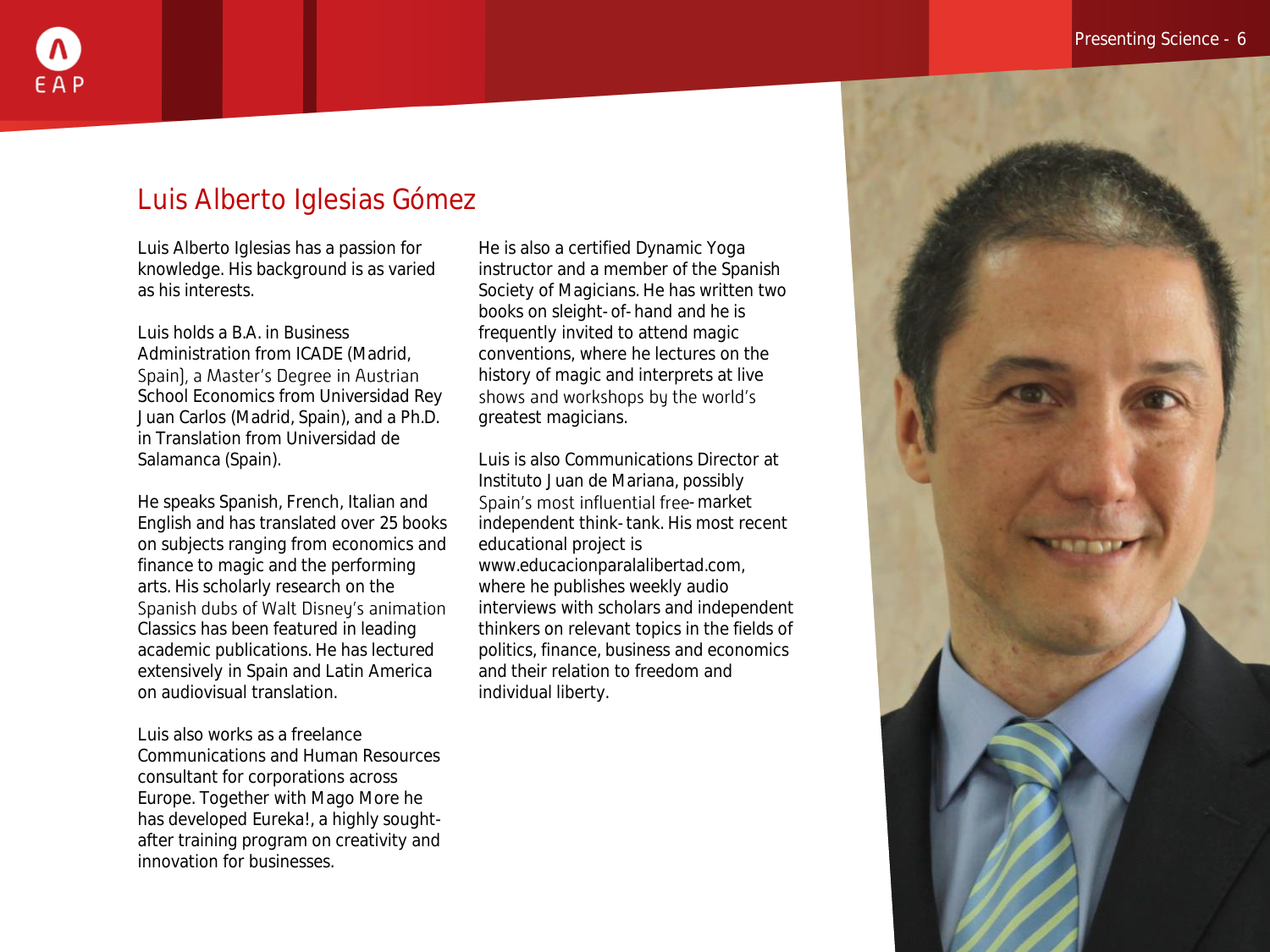## Course contents and the presenting Science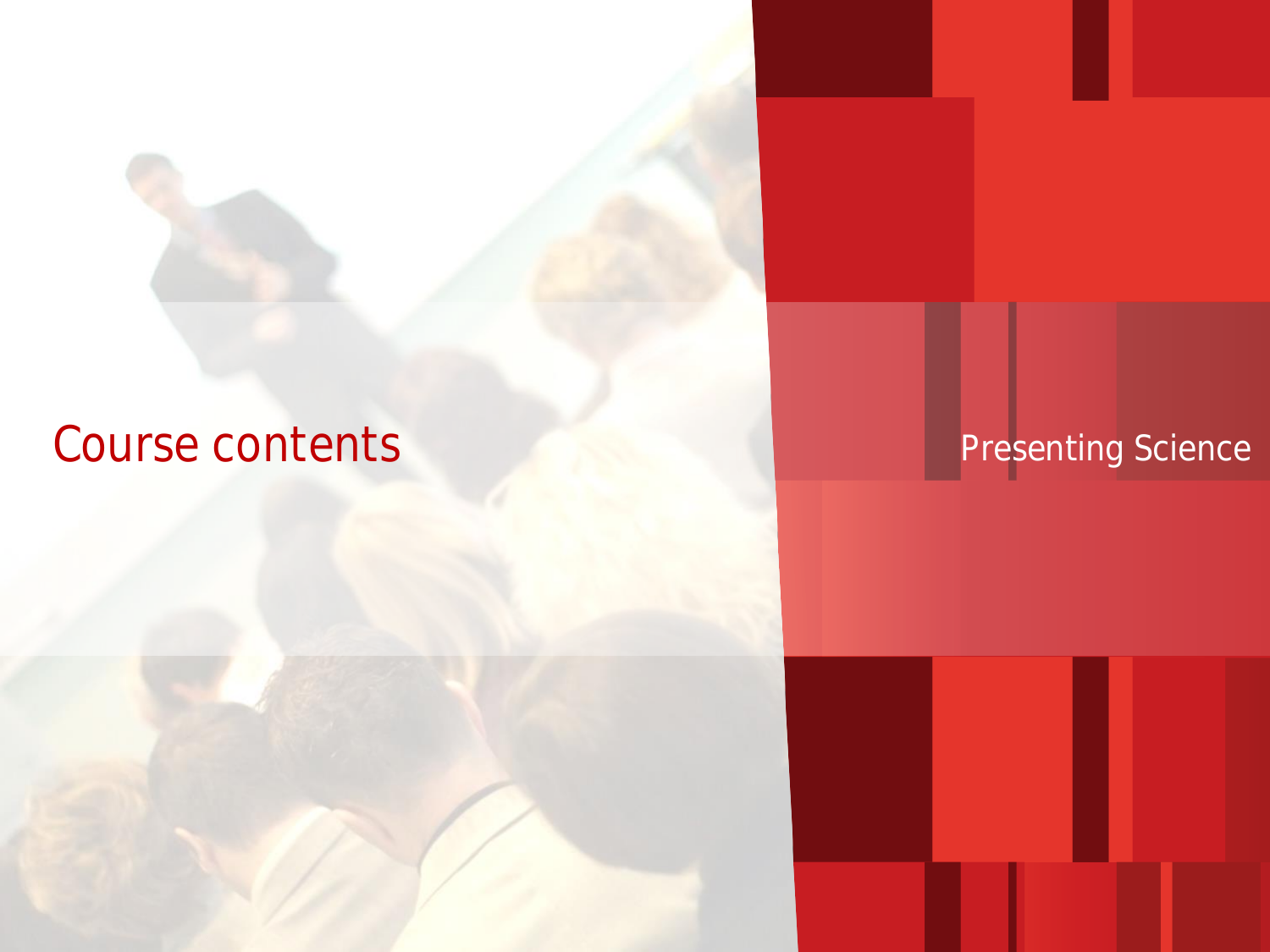

## Module 1. STRATEGY: Before speaking in public, think in private

## Look at presentations with new eyes

Every presentation is intended to achieve three goals: Connection, Attention, Memory The natural process when creating presentations

## Understand your audience's needs

Research your audience's DNA (Demographics, Needs, Attitudes)

## Inspire the audience to action: strategy and goals

How to intelligently define and achieve your presentation goals The Call To Action The Persuasion Matrix: Ideas, Emotions, Actions

## Create the message that sells your idea

How to communicate your presentation's key idea: emotion, benefit, action Create soundbites: if it doesn't fit in Twitter, it doesn't fit into your presentation

3 h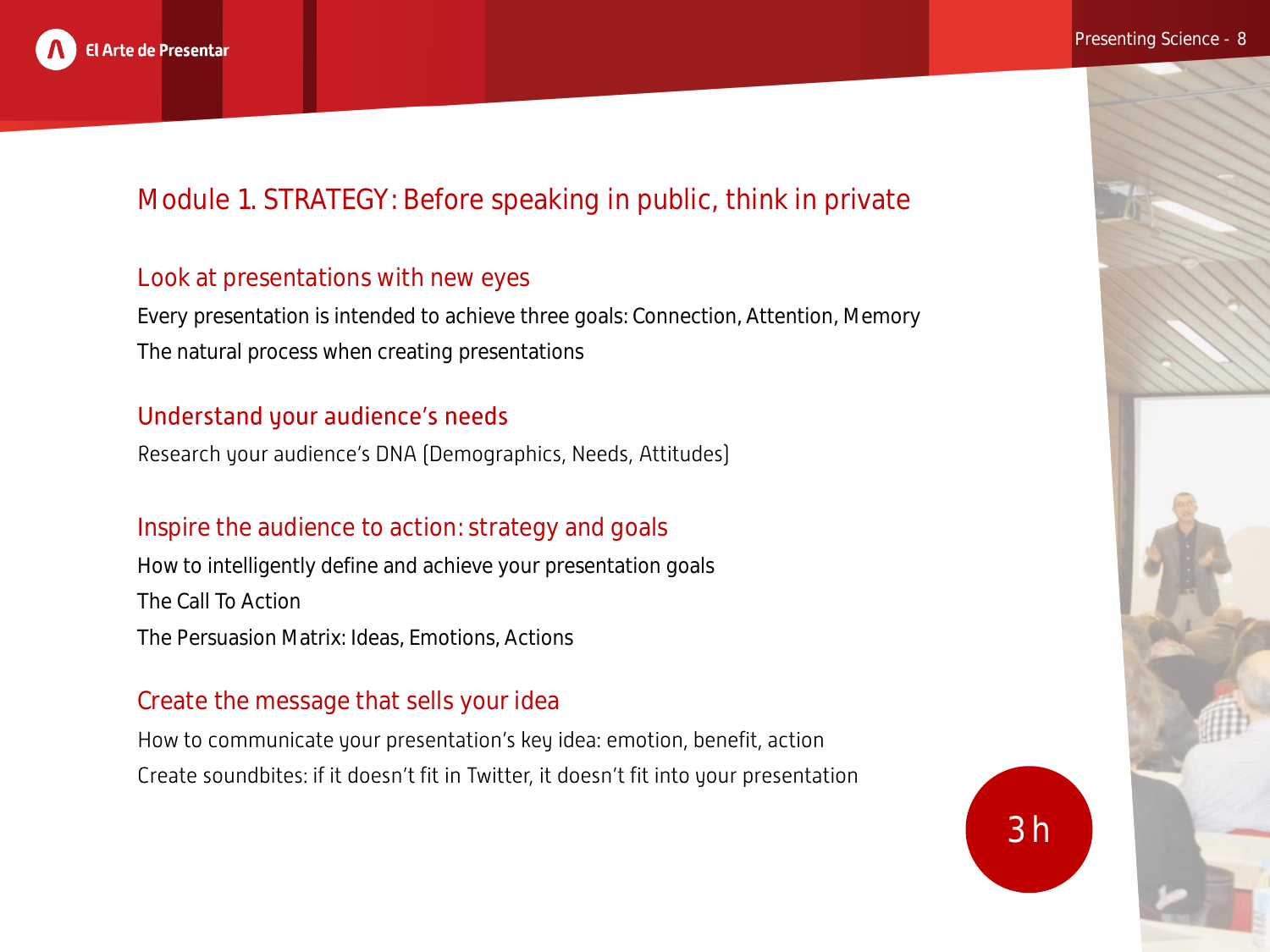

#### Presenting Science - 9

## Module 2. STRUCTURE: Select and organize your ideas

## Select your ideas, balancing logic and emotion

Use affirmations to express your ideas Use evidences to sustain your affirmations through reason Use illustrations to sustain your affirmations through emotion Use audience participation to transform your presentations into experiences

## Organize your ideas persuasively

Open your presentations with strength: interesting question, surprising data, personal stories and much more

Well organized content with structural patterns: Problem/Solution/Action

Finish on time with memorable closings

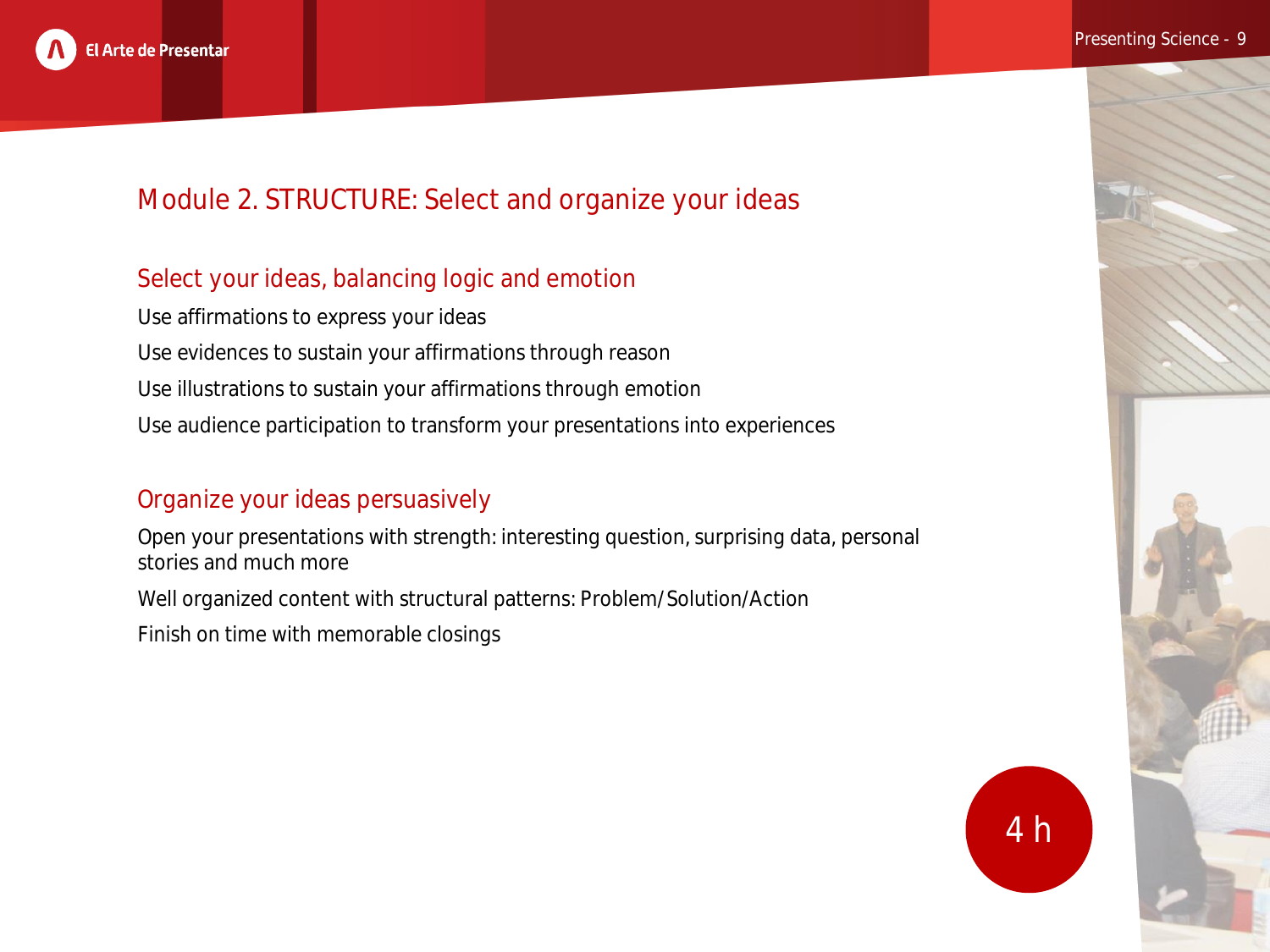

## Module 3. DESIGN: Communicate visually

## The universal slide

Use informative messages as headings

- An image is worth a thousand words:
- Professional quality pictures and layouts
- Diagrams to visually tell the relationship between ideas
- Data graphs to tell the story buried under the data

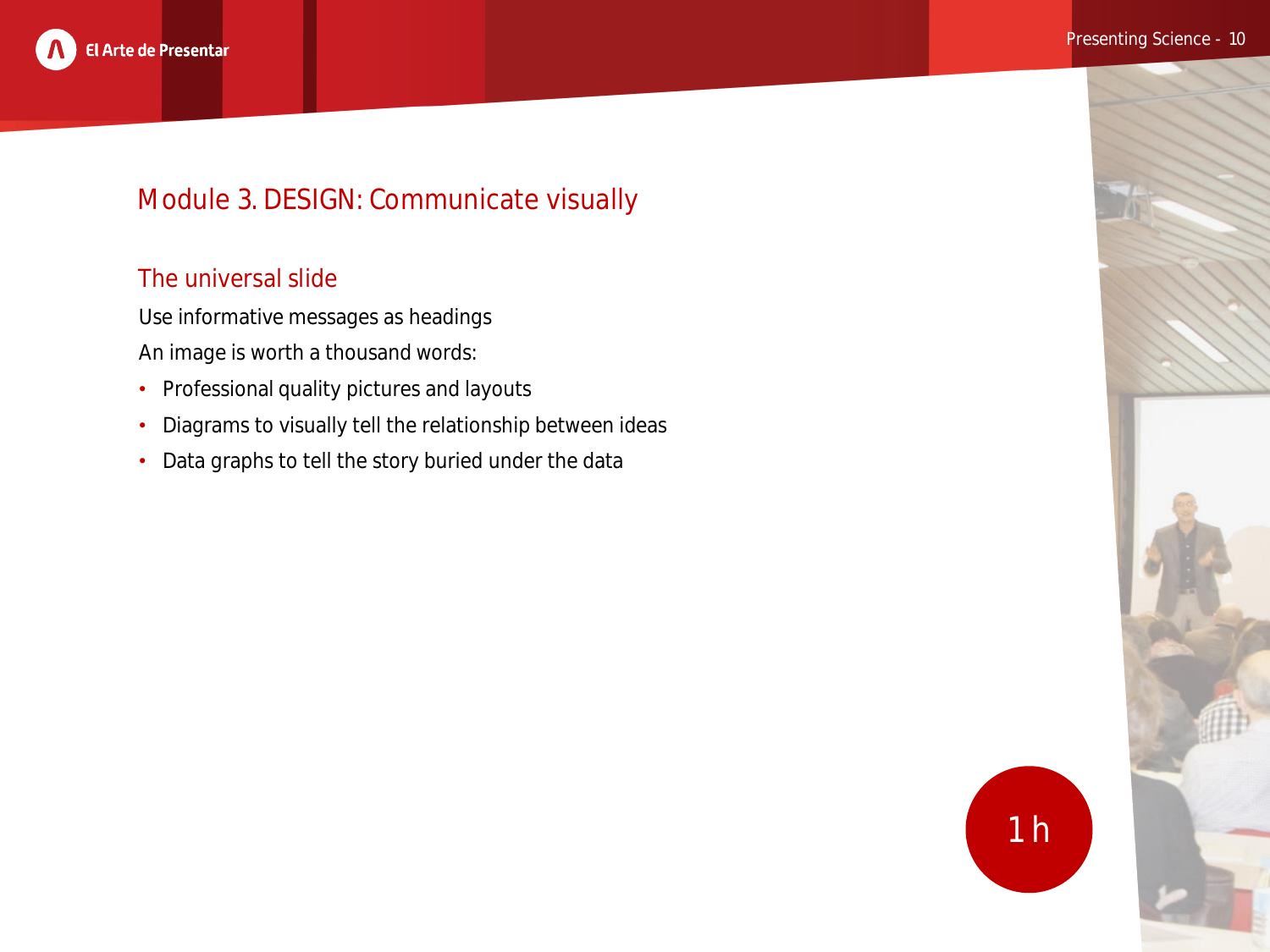

## Module 4. DELIVERY: Communicate with your whole being

## Sing your presentation: paraverbal language

Turn the volume up and down Change your rhythm Change your tone Say goodbye to filler words Press the Pause button Breath with your abdomen and project your voice

### Dance your presentation: body language

Connect with your eyes: eye contact with the audience Draw your presentation: animate your hands with illustrating gestures Adopt a VASE stance: communicate power through your spatial position Animate yourself: move around the stage deliberately and with confidence